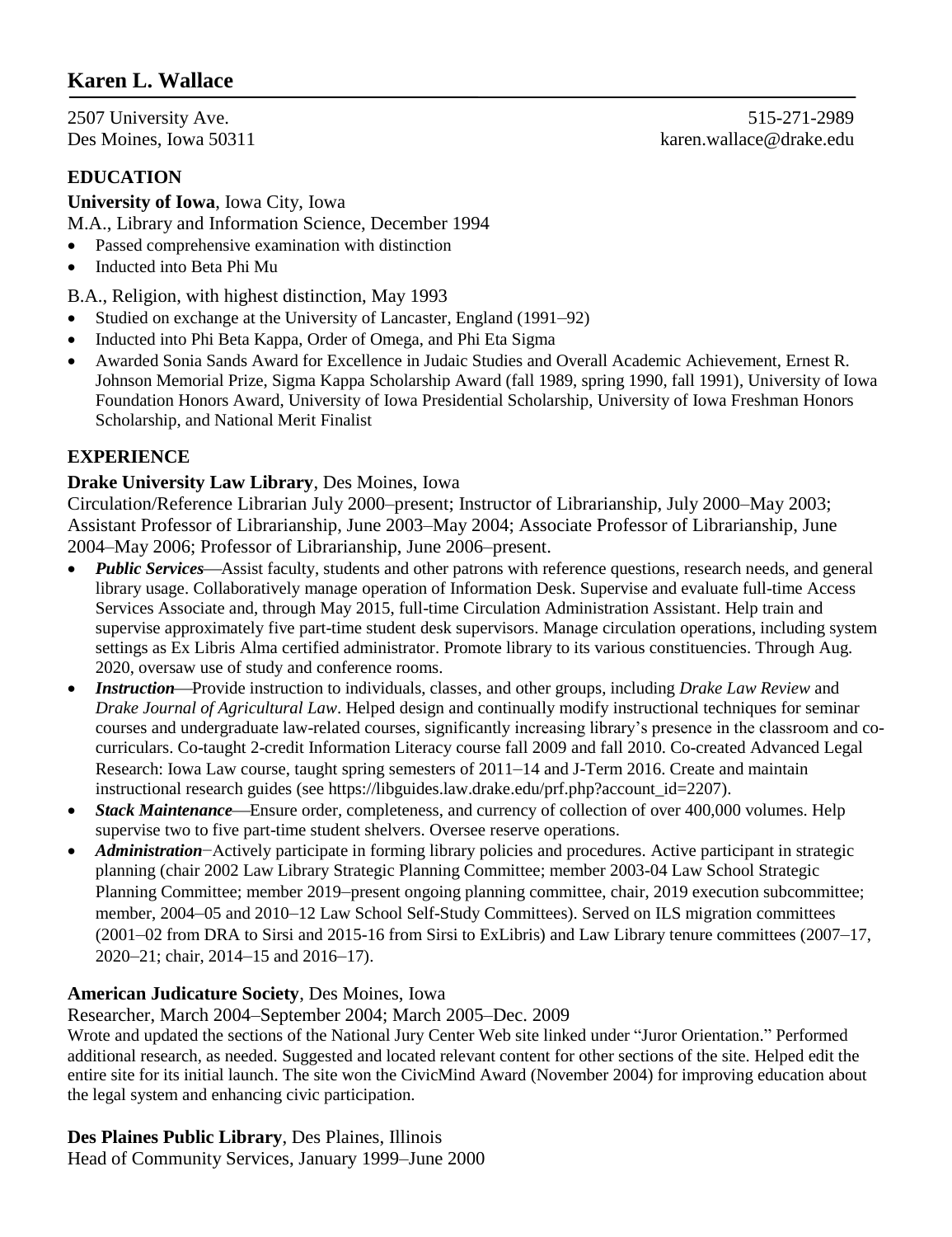- Management and staff services—Led department operations, including Mobile Library service, disability services, community outreach, employee orientation, and volunteer program; hired, trained, supervised, and evaluated staff of four; prepared special departmental budget requests; actively participated in library management team that made and implemented library-wide policies and other decisions; organized and led the staff fun committee (for stress reduction and team building).
- Community services—Selected, evaluated, and maintained literacy and Mobile Library collections; oversaw \$26,500 budget; served on the Oakton Community College Literacy Coalition and the Des Plaines Healthy Community Partnership; wrote and implemented two successful state grants for assistive technology and literacy materials; scheduled and promoted Mobile Library stops and events; assisted patrons on the Mobile Library and, on a substitute-basis, at the reference desk; promoted and provided services and referrals for patrons with disabilities; represented the library at select community events; prepared and presented youth storytimes outside the library.

Received superior performance evaluations, emphasizing dedication, thoroughness, initiative, and abilities to manage change and solve problems.

### **Park Ridge Public Library**, Park Ridge, Illinois

Outreach Librarian*,* January 1995vDecember 1998

- Outreach services—Coordinated annual community open house, which drew 60–80 exhibitors and 300–400 attendees per year; coordinated Mobile Library service and promotion; provided services, assistive technologies, and referrals for patrons with visual, physical and auditory impairments; created and presented programs for community groups and nursing home residents; led book discussions outside of the library.
- Volunteer services—Supervised volunteer program and 29 departmental volunteers; expanded program and increased volunteers from 21 to 65.
- Adult services—Assisted patrons in Reader Services department with information needs and in searching the Internet, catalog, and CD-ROMs; provided active and passive reader's advisory services; selected, maintained, and promoted large print and adult literacy collections; led discussion groups; served on the library's technology committee, a city work group to improve interdepartmental relations, a multi-city literacy coalition led by Oakton Community College and several *ad hoc* committees.

Consistently received superior performance evaluations, emphasizing a strong service-orientation, ability to work well with co-workers and patrons, innovative thinking, and adaptability.

#### **University of Iowa, School of Library and Information Science**, Iowa City, Iowa

Research and teaching assistant, May 1993–December 1994

Organized and conducted literature searches; edited manuscripts; identified relevant course topics, located and screened readings, and prepared list of resources for new adult services class; taught PageMaker

Reference worker*,* August 1992–December 1992 and August 1994–December 1994 Answered bibliographic verification and reference questions generated through statewide network

Undergraduate Scholar Assistant, August 1992–May 1993 Performed online and print literature searches; gathered, evaluated, and organized information

#### **University of Iowa Hospitals and Clinics, Patients' Library**, Iowa City, Iowa

Volunteer, May 1994–August 1994 Wrote collection development policy; helped staff library; weeded the young adult collection

#### **PUBLICATIONS**

#### **Books**

*Legal Analysis and Writing: An Active-Learning Approach* and accompanying teacher's manual. Wolters Kluwer, 2020. (with Danielle Shelton and Melissa Weresh).

*Iowa Legal Research* and accompanying teacher's manual. 2d. Carolina Academic Press, 2016. (with John Edwards & Melissa Weresh).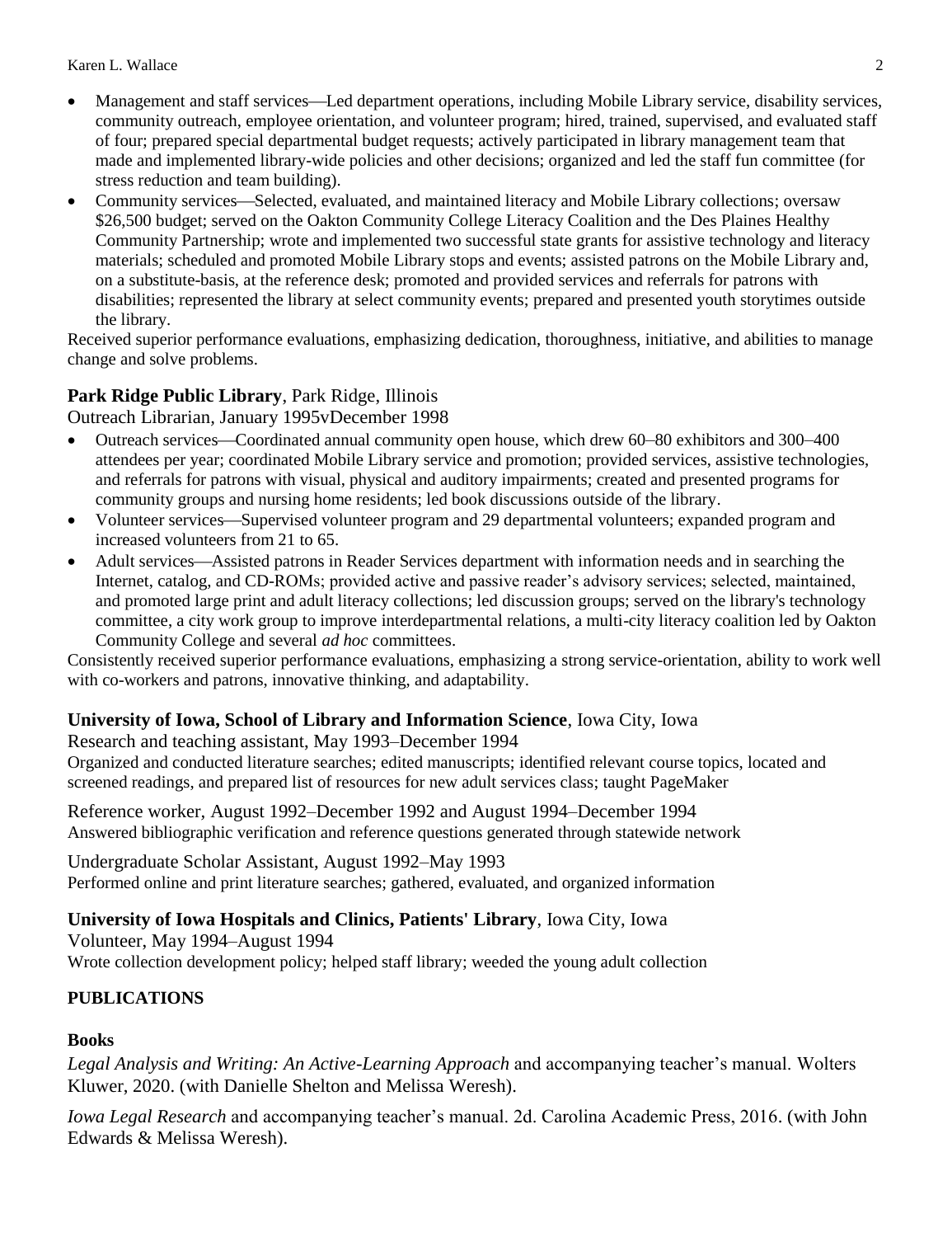Karen L. Wallace 3

*Legal Research Supplement: Exercises on Lexis Advance*. Student and teacher versions, 4th eBook ed., LexisNexis 2015 (with Melissa Weresh).

*Legal Research Supplement: Exercises on Lexis Advance*. Student and teacher versions, 3d eBook ed., LexisNexis 2014 (with Melissa Weresh).

*Legal Research Supplement: Exercises on Lexis Advance*. Student and teacher versions, 2d eBook ed., LexisNexis 2014 (with Melissa Weresh).

*Legal Research Supplement: Exercises on Lexis Advance*. Student and teacher versions, eBook ed., LexisNexis 2013 (with Melissa Weresh).

*Iowa Legal Research* and accompanying teacher's manual. Carolina Academic Press, 2011. (with John Edwards, Sara Lowe & Melissa Weresh).

*The Responsive Public Library: How to Develop and Market a Winning Collection*. 2d. Englewood, CO: Libraries Unlimited, 2002. (with Sharon L. Baker)

#### **Journal Articles**

"Assessing Heinonline as a Source of Scholarly Impact Metrics," https://papers.ssrn.com/sol3/papers.cfm?abstract\_id=3974109 (with Rebecca Lutkenhaus and David Hanson).

"Measuring Scholarly Impact in Law*,"* 28 Widener L. Rev. \_\_ (forthcoming May/June 2022), https://ssrn.com/abstract=3938998 (with Rebecca Lutkenhaus).

"Assessing the Effectiveness of Single-Session Legal Research Skill Instruction through Pre- and Post-Testing: A Case Study," *Law Library Journal*, 107, no.1 (Winter 2015): 57–78. (with Rebecca Lutkenhaus). (Publication is refereed.)

"Does the Past Predict the Future?: An Empirical Analysis of Recent Iowa Supreme Court Use of Legislative History as a Window into Statutory Construction in Iowa," 63 Drake L. Rev 239 (2015). (Cited by the Iowa Supreme Court in Brakke v. Iowa Department of Natural Resources 897 N.W.2d 522 (2017) and Doe v. State, 943 N.W.2d 608, 616 (Iowa 2020).)

"HeinOnline and Law Review Citation Patterns," *Law Library Journal*, 103, no. 1 (Winter 2011): 55–70. (with M. Sara Lowe). (Publication is refereed.)

"Creating an Effective New Employee Orientation Program," *Library Leadership and Management* 23, no. 4 (Fall 2009): 168–76. (Publication is refereed.)

"Marketing Mindset: Focusing on the Customer from Technical Services to Circulation." *Feliciter* 53, no. 3 (2007): 126–29.

"Beyond the Newsletter: Concrete Guidelines and Innovative Ideas for Effective Promotion." *Public Libraries* 43, no. 3 (May/June 2004): 177–181.

#### **Newsletter Articles**

"Message from the President," *MAALL Markings*, 28, no. 4 (Sept. 2019): 3–4.

"Message from the President," *MAALL Markings*, 28, no. 3 (June 2019): 5–6.

"Message from the President," *MAALL Markings*, 28, no. 2 (March 2019): 8–9.

"Engage, Explore, Breathe, Act, and Have Fun While You're at It," *MAALL Markings*, 28, no. 1 (Dec. 2018): 1–3.

"Message from the President," *MAALL Markings*, 28, no. 1 (Dec. 2018): 14.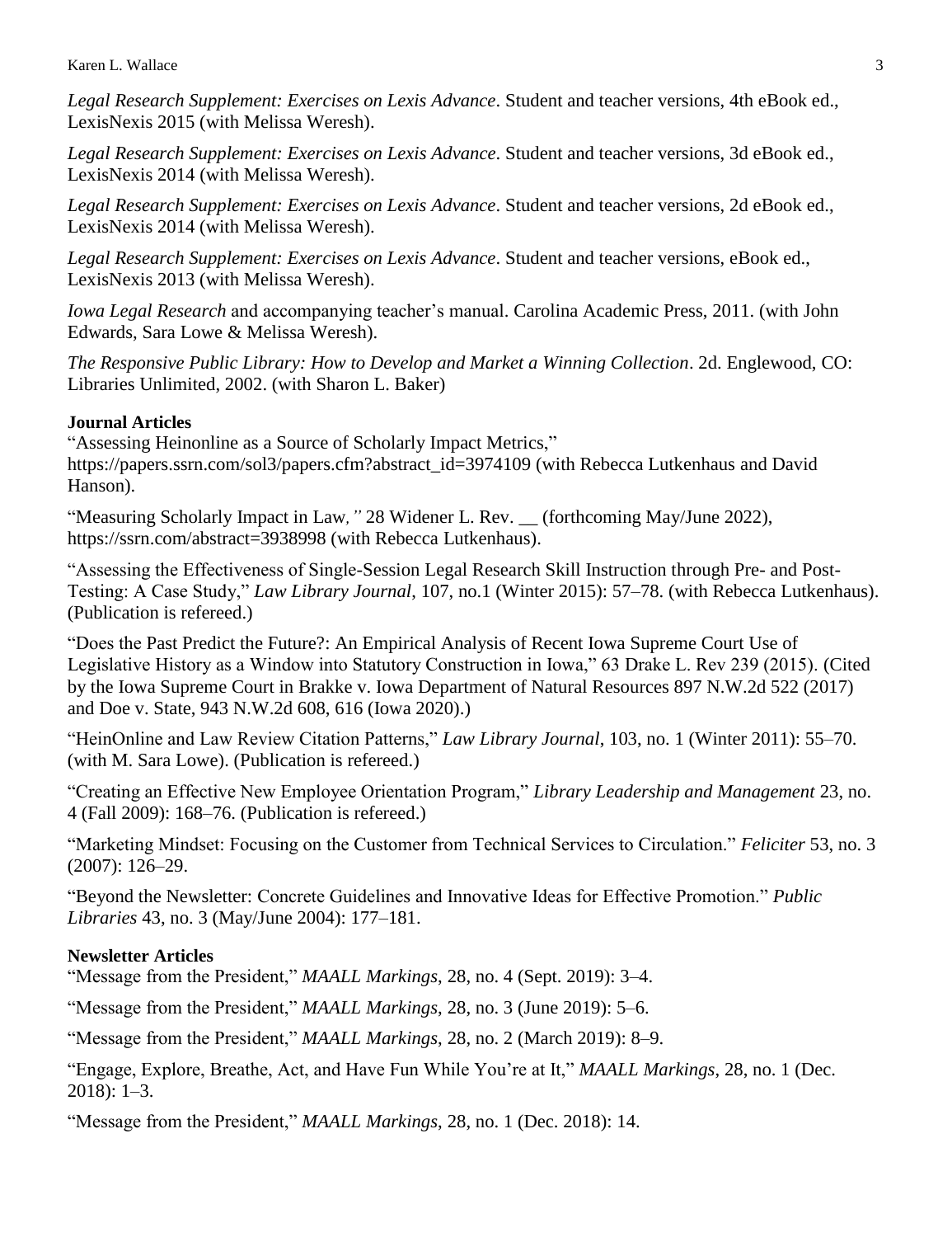"Message from the Vice-President," *MAALL Markings*, 27, no. 4 (Sept. 2018): 11.

"Message from the Vice-President," *MAALL Markings*, 27, no. 3 (June 2018): 9–10.

"Message from the Vice-President," *MAALL Markings*, 27, no. 2 (March 2018): 8–9.

"Somebody Pinch Me," *MAALL Markings*, 23, no. 2 (March 2014): 4–5.

"Hiring with Less Stress and More Success: Tips from the Field," *MAALL Markings*, 21, no. 3 (June 2012): 1, 6–11.

### **Online Tutorials**

*Using the Iowa Legislature Website.* 18-part video series embedded in the Iowa legislature website, published 2018–19. Complete series at https://www.youtube.com/playlist?list=PLr2LKOJxsQug6GJ8xuBQ2xLF0BIrPLaZt (with Emily Kramer).

*Iowa Primary Resources*. CALI, originally published May 2011, revised August 2014, Jan. 2018; June 2019. http://www.cali.org/lesson/8995 (with John D. Edwards, M. Sara Lowe, and Melissa H. Weresh).

*Iowa Secondary Sources*. CALI, originally published May 2011, revised September 2014, Jan. 2018; June 2019. http://www.cali.org/lesson/9015 (with John D. Edwards, M. Sara Lowe, and Melissa H. Weresh).

*Evaluating Web Sites*. CALI, revised June 2019. https://www.cali.org/lesson/817 (building off prior work of Susan Llano, Erin Murphy, and Michelle Cosby).

*Legal Research 101: The Tools of the Trade*. CALI, revised June 2019. https://www.cali.org/lesson/568 (building off prior work of Sheri H. Lewis).

*Finding Agency Adjudicative Materials*, (2021) https://www.youtube.com/watch?v=MfYeWlPtgCo

*Finding Cases That Have Interpreted a Federal Regulation Using a Citator*, (2017), https://www.youtube.com/watch?v=nymXKDZwOWM

#### **Reference Works**

"Iowa" in *State Online Legal Information*. American Association of Law Libraries, 2017 edition. Latest version available at

http://community.aallnet.org/digitalaccesstolegalinformationcommittee/stateonlinelegalinformation/iowa.

"Iowa" in *State Online Legal Information*. American Association of Law Libraries, 2016 edition. Latest version available at

http://community.aallnet.org/digitalaccesstolegalinformationcommittee/stateonlinelegalinformation/iowa.

"Iowa" in *Update to State-by-State Report on Authentication of Online Legal Resources*. Chicago: American Association of Law Libraries, 2010.

"Nebraska" in *Update to State-by-State Report on Authentication of Online Legal Resources*. Chicago: American Association of Law Libraries, 2010.

"Iowa" in *State-by-State Report on Authentication of Online Legal Resources*. Chicago: American Association of Law Libraries, 2007.

"Nebraska" in *State-by-State Report on Authentication of Online Legal Resources*. Chicago: American Association of Law Libraries, 2007.

## **PRESENTATIONS AND POSTER SESSIONS**

 "Keeping Track: Citation Counts and Scholarly Impact," Mid-America Association of Law Libraries Virtual Meeting, October 28, 2021 (with Benjamin Keele and Margaret Kiel-Morse).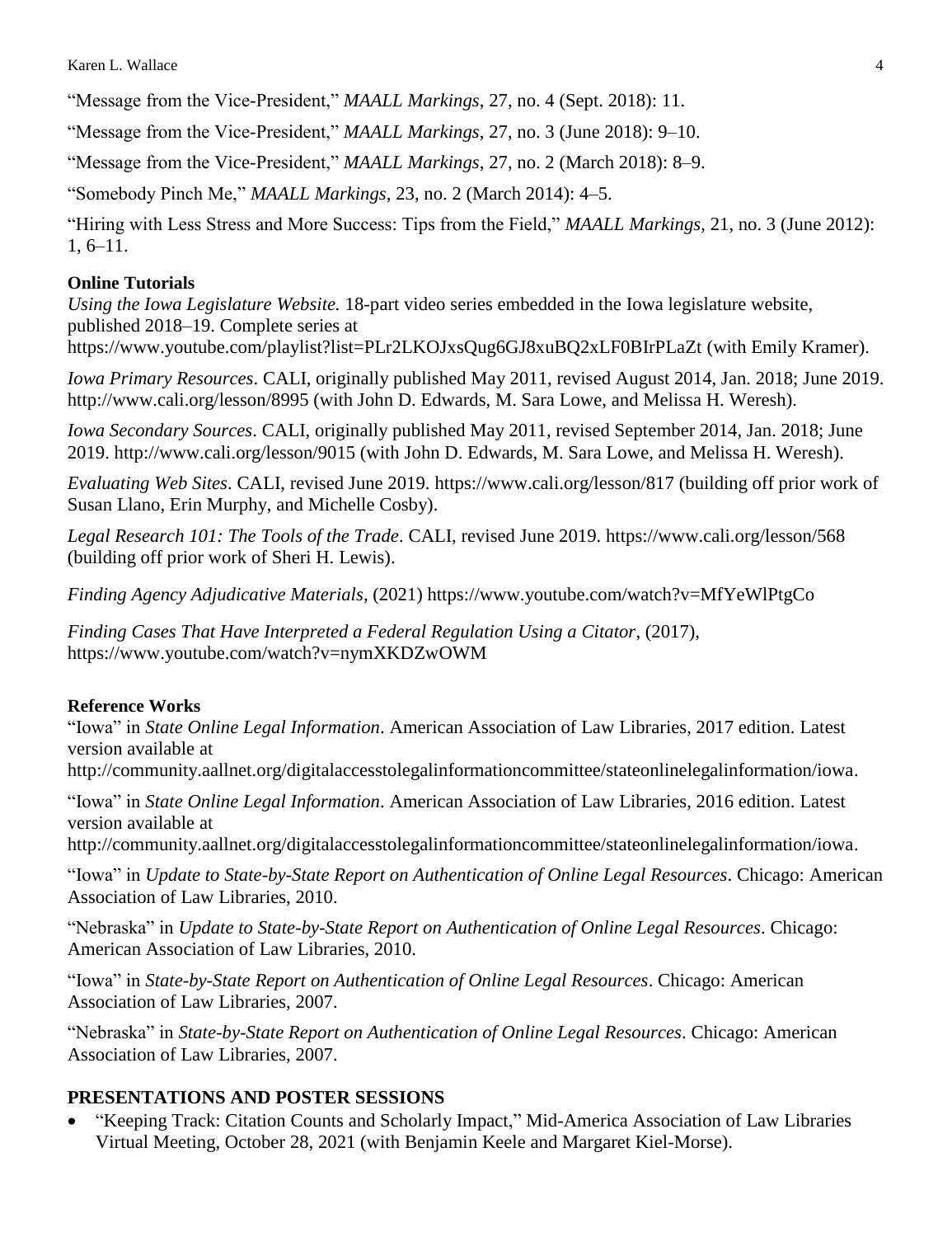- "Breaking the Ice," Mid-America Association of Law Libraries Virtual Meeting, November 4, 2021 (with M. Sara Lowe).
- "Work in the Time of COVID-19: Shift Happens," Mid-America Association of Law Libraries Virtual Meeting, October 15, 2020 (with Sandy Placzek, Allison Reeve Davis, and Sarah Kammer).
- "Answering the Call for Wellness in the Legal Profession," American Association of Law Libraries (AALL) Annual Conference, July 14–16, 2019, Washington, D.C.
- "Challenging Conventional Wisdom: Using Empirical Research to Help Yourself and Others," Mid-America Association of Law Libraries Annual Meeting, October 13, 2018, Memphis, TN (with Stefanie Pearlman).
- "Strategically Responding to the Call to Improve Mental Health in the Legal Profession," Mid-America Association of Law Libraries Annual Meeting, October 12, 2018, Memphis, TN.
- "It's Hard to Collaborate with Your Foot on My Throat," Mid-America Association of Law Libraries, Law Librarians Association of Wisconsin, Michigan Association of Law Libraries, Minnesota Association of Law Libraries, and Chicago Association of Law Libraries Joint Annual Meeting. Oct. 19, 2017, Milwaukee, WI (with Rebecca Lutkenhaus).
- "Legal Research Using the Iowa General Assembly Website," Drake University Continuing Legal Education webcast, July 13, 2017 (with Rebecca Lutkenhaus).
- "LibGuides Best Practices," Mid-America Association of Law Libraries Annual Meeting, October 14, 2016, Oklahoma City, OK (with Susan Boland, Pam Crawford, Erika Cohn, and Corie Dugas).
- "Affective Legal Research: Connecting Emotions with the Research Process," Mid-America Association of Law Libraries Annual Meeting, October 18, 2013, Omaha, NE.
- "Interdisciplinary Citations in Law Review Articles: Implications for Librarians, Law Students, & Library Collections," July 21–24, 2012. American Association of Law Libraries (AALL) Annual Conference, Boston, MA (with M. Sara Lowe).
- "Why Can't We Have Them at Hello? Overcoming Obstacles to Library Orientation for New Attorneys and Law Faculty Members." Mid-America Association of Law Libraries Annual Meeting, November 3, 2011, Lawrence, KS (with Deborah Grimm).
- "What if You Don't Have a Whole Semester?" Mid-America Association of Law Libraries Annual Meeting, October 15, 2010, Iowa City, IA (with M. Sara Lowe).
- "Finding Legal Information." Drake Excellence in Learning presentation, Oct. 21, 2009 and Feb. 25, 2010, Des Moines, IA (with Sue Lerdal).
- "Congratulations! You've Hired Someone. Now What?" Drake Excellence in Learning presentation, April 23, 2008, Des Moines, IA.
- "Congratulations! You've Hired Someone. Now What?" Mid-America Association of Law Libraries Annual Meeting, November 2, 2007, Lincoln, NE.
- "At the Top of the Rise: Government Web Sites That Have Met the Challenge." American Association of Law Libraries presentation, July 15, 2007, New Orleans, LA (with Terrye Conroy, Warren Rees, Jane Edwards, and Joan Shear) (Also served as program coordinator and moderator).
- "Congratulations! You've Hired Someone. Now What?" Drake Excellence in Learning presentation, February 15, 2007, Des Moines, IA.
- "New Employee Orientation." Special Libraries across the Metro meeting presentation, January 16, 2007, Des Moines, IA.
- "The Visible Librarian." Special Libraries across the Metro meeting presentation, April 12, 2006, Des Moines, IA.
- "Basic Legal Reference." Central Iowa Library Service Area continuing education three-credit course, November 10, 2005, Des Moines, IA (with Sue Lerdal and Cheryl Gritton).
- "Marketing Safari." LACONI (Library Administrators' Conference of Northern Illinois)-Outreach, Promotion, and Programming section seminar, Oct. 22, 2004, Orland Park, IL.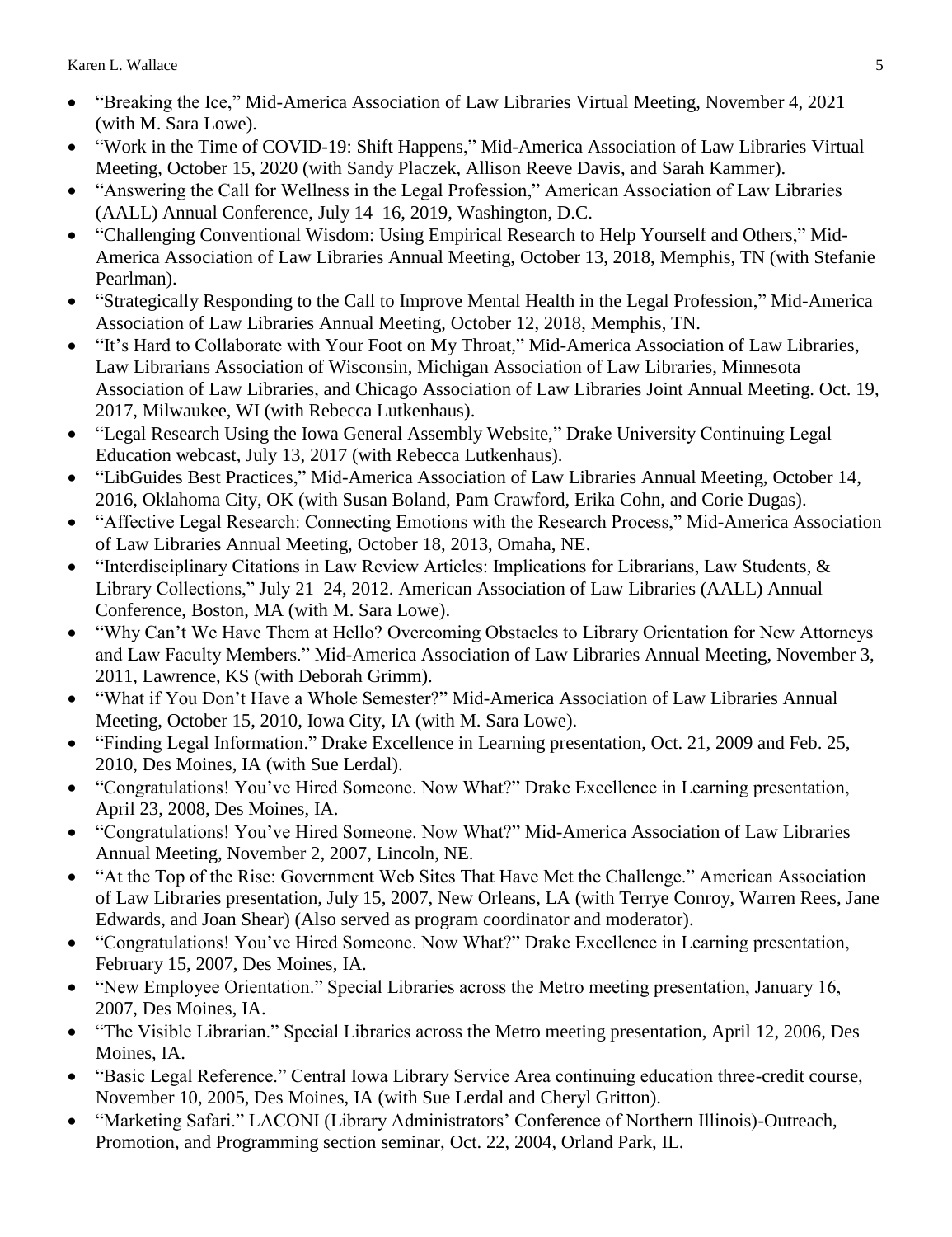- "Legal Ease." Central Iowa Library Alliance meeting, April 20, 2004, Des Moines, IA.
- "Collection Development in the Responsive Library." (Presented at two sessions). Delaware Library Association 2003 Annual Conference, May 16, Wilmington, DE.
- "Promotional Principles and Practices." Central Iowa Library Alliance meeting, April 29, 2003, Urbandale, IA (with Jan Kaiser).
- "Just the FAQs: Answers to Your Most Frequently Asked Legal Research Questions," Iowa Library Association—Association of College and Research Libraries section 2002 Spring Conference, April 19, Newton, IA (with David Hanson and Rebecca Lutkenhaus).
- "Out of the Building, but Not Out to Lunch," 2000 *Reaching Forward* Conference of Library Assistants, April 14, Rosemont, IL (with Karolyn Nance).
- "Original Programming for Seniors." LACONI (Library Administrators' Conference of Northern Illinois)-Outreach, Promotion, and Programming section seminar, Feb. 27, 1998, Western Springs, IL.

## **PROFESSIONAL PARTICIPATION, SERVICE, AND RECOGNITION**

- 2019–20 Friend of the Law Review, awarded by the members of the *Drake Law Review*
- 2013–14 Friend of the Law Review, awarded by the members of the *Drake Law Review*
- 2013–14 Friend of the Journal, awarded by the members of the *Drake Journal of Agricultural Law*
- 2008–09 Friend of the Journal, awarded by the members of the *Drake Journal of Agricultural Law*
- 2006–07 Friend of the Law Review, awarded by the members of the *Drake Law Review*
- American Association of Law Libraries, Member, 2000–present. Legal Information Services to the Public Special Interest Section, Member, 2001–present. Foreign, Comparative, and International Law Special Interest Section, Member, 2001–2016. Access to Electronic Legal Information Committee, Member, July 2005–July 2007.
- Mid-America Association of Law Libraries, Member, 2000–present. Executive Board Member: Immediate Past President, 2019–20; President, 2018–19; Vice-President/President-Elect, 2017–18; Member-at-Large, 2007–09. Vision Planning Task Force, Chair, 2019–20. 2004 Annual Meeting Local Arrangements Committee Co-Chair, 2003–04. Newsletter Committee, News from Other Chapters coeditor, 2006–09. Membership Committee, Chair, 2009–14. Grants Committee, Member, 2004–08. Nominations Committee, Member, 2001–03, 2008–09; Chair, 2001–02, 2008–09, 2019–20. Education Committee, 2016–18, Chair 2017–18.
- Special Libraries across the Metro, Steering committee member, 2005–07.
- LACONI (Library Administrators' Conference of Northern Illinois)-Outreach, Promotion, and Programming—Board member, 1995–96, 1997–2000; Secretary, 1998–2000. Organized and led *ad hoc* committee that created an original programming resource guide for interlibrary resource sharing, 1998– 99.
- North Suburban Library System Diversity Committee, Member, 1999–2000
- Leadership Institute at Snowbird, one of 32 nationally selected participants, July 30–Aug. 4, 1998, Snowbird, Utah.
- American Library Association, Member, 1994–2000.

# **UNIVERSITY AND COMMUNITY SERVICE**

- Editor of Drake Law School's two site evaluation questionnaires and school narrative for American Bar Association re-accreditation visit and Association of American Law Schools membership review, 2020–21.
- Drake Law School Assessment Committee, 2015–18
- Drake Law School Mental Health Awareness Task Force, 2016–19
- Drake Alma Migration Team, 2015–16
- Drake Law School *ad hoc* Career Development/Alumni Committee, 2014